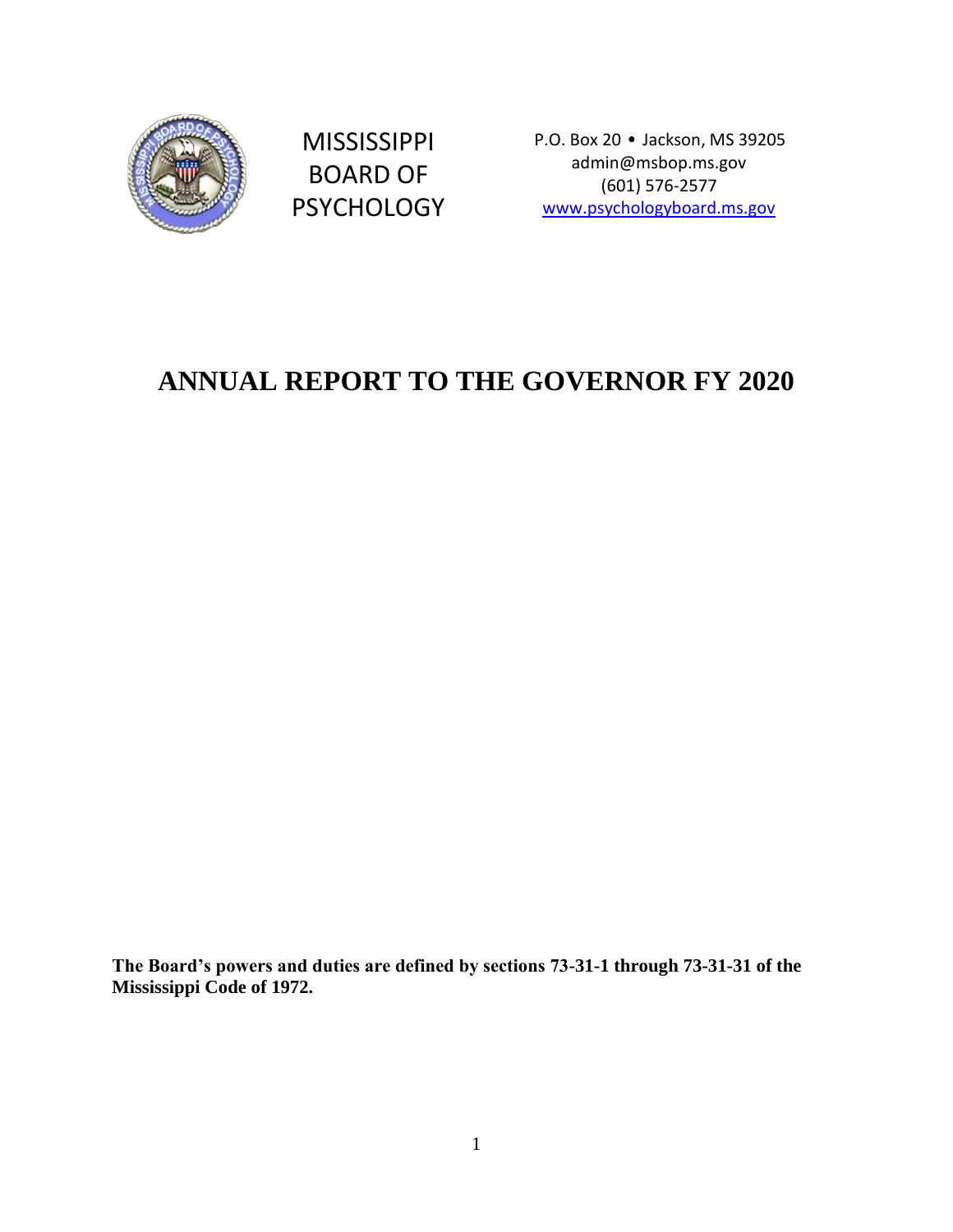### **Meetings**

Per Mississippi Statute, the Mississippi Board of Psychology is required to meet at least four (4) times annually, once each quarter. Instead, the Board met ten (10) times during FY 2020. Per Mississippi Statute, all meetings were held in accordance with the Mississippi Open Meeting Act and were open to the public. Reasonable notices of all meetings were made available to the public prior to all meetings. In addition, the Board is required to conduct Oral Examinations no less than twice a year. The Board conducted Oral Examinations nine (9) times, corresponding with scheduled meetings. Notices of Oral Examination administrations were made available to the public prior to all examinations.

### **Application for Licensure**

"During FY20, thirty-six (36) individuals submitted a "Request to Start Application Form". From that group thirty-two (32) individuals were deemed preliminarily eligible for licensure in Mississippi and were entered into the Psychology Licensure Universal System (PLUS) for completion of all primary source verification. Of those who began the PLUS application, nine (9) completed the application in FY20. Four (4) applicants were deemed ineligible for licensure in Mississippi. One (1) application was given an extension by the Board for additional time for completion. No applications were retired due to inactivity. Fourteen (14) individuals completed the entire application process and successfully passed an Oral Examination and were fully licensed as psychologists in the state of Mississippi during FY20."

### **Licensed Psychologists**

During FY20, the Mississippi Board of Psychology issued new permanent licenses to practice psychology in Mississippi to the following individuals:

| Gabrielle Gipson Banks           | Jackson          | MS        |
|----------------------------------|------------------|-----------|
| Anna Katherine Black             | Oxford           | <b>MS</b> |
| Kathleen Judith Brock            | New Orleans      | $L^A$     |
| Hannah Alden Ford                | <b>Brandon</b>   | <b>MS</b> |
| Dominic Lorenzo Galvez           | Flowood          | MS        |
| Diane Elaine Groat               | <b>Biloxi</b>    | <b>MS</b> |
| Jessica Shanna James             | Tempe            | AZ        |
| Katherine Helene Moyer           | Oxford           | <b>MS</b> |
| <b>Ashley Norwood-Strickland</b> | <b>Iowa City</b> | <b>IA</b> |
| Emma Lee Peden                   | Jackson          | <b>MS</b> |
| Joni Dee Renbarger               | <b>Biloxi</b>    | <b>MS</b> |
| <b>Lisa Garrety Roberts</b>      | Clinton          | <b>MS</b> |
| Courtney S. Walker               | Jackson          | <b>MS</b> |
| Elissa Joan Woodruff             | Madison          | <b>MS</b> |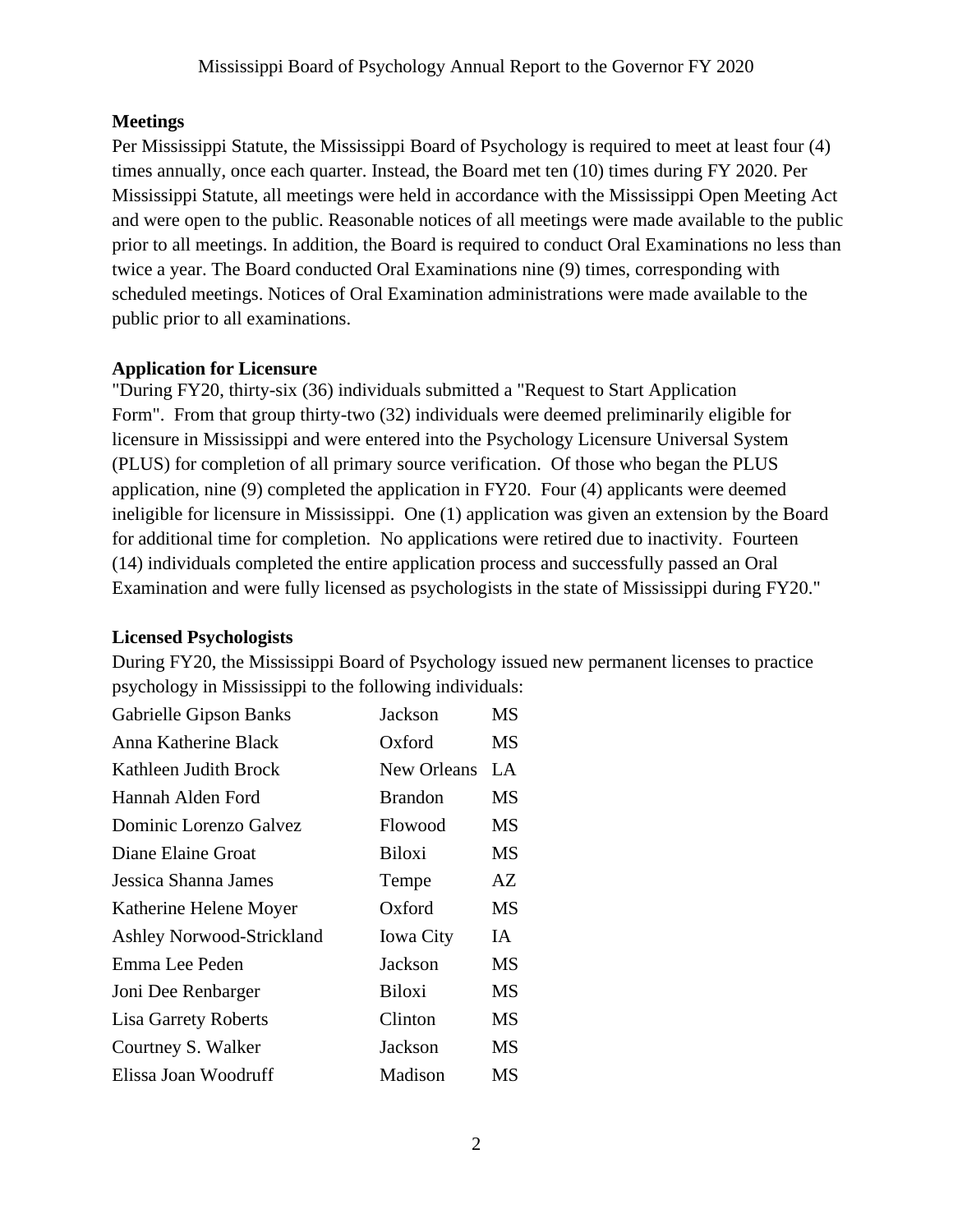# **Temporary Licenses**

Applicants who are duly licensed in other jurisdictions and who have passed the Examination for Professional Practice of Psychology (EPPP), but who have not yet taken an oral examination, may apply for a temporary license. During FY20, one (1) individual who was previously licensed as a psychologist and in good standing in another jurisdiction was issued a Temporary License while awaiting the Mississippi Board of Psychology's next administration of the Oral Examination.

# **Temporary Practice Certificates**

Applicants who are duly licensed in other jurisdictions and who are not residents of the State of Mississippi and who do not maintain an office within the State may apply for a Temporary Practice Certificate that allows them to practice psychology on a temporary basis in the State. During FY20, thirty-six (36) individuals who were licensed psychologists and in good standing in other jurisdictions were issued time-limited Temporary Practice Certificates. A total of thirty-six (36) individuals held Temporary Practice Certificates in FY20.

# **License Renewals**

At the beginning of FY20 there were four hundred-nineteen (419) licensed psychologists in Mississippi. All psychologists in the state of Mississippi are required to renew their licenses annually, prior to June 30 of each year. During FY20, four hundred and four (404) licensed psychologists in the state of Mississippi renewed their licenses prior to June 30, 2020. E i g h t (8) renewed after June 30, 2020. Thirteen (13) individuals did not renew their licenses. At present, there are four hundred and twenty (420) individuals licensed as psychologists in Mississippi.

# **Civil Commitment Examiner Certifications**

Under Mississippi statute 41-21-61, the Board may certify licensed psychologists who have satisfactorily completed additional training as civil commitment examiners. During FY20, the Board certified four (4) licensed psychologists who had completed the required training and successfully passed examination as civil commitment examiners who may be appointed by the various chancery courts to participate as examiners in these proceedings.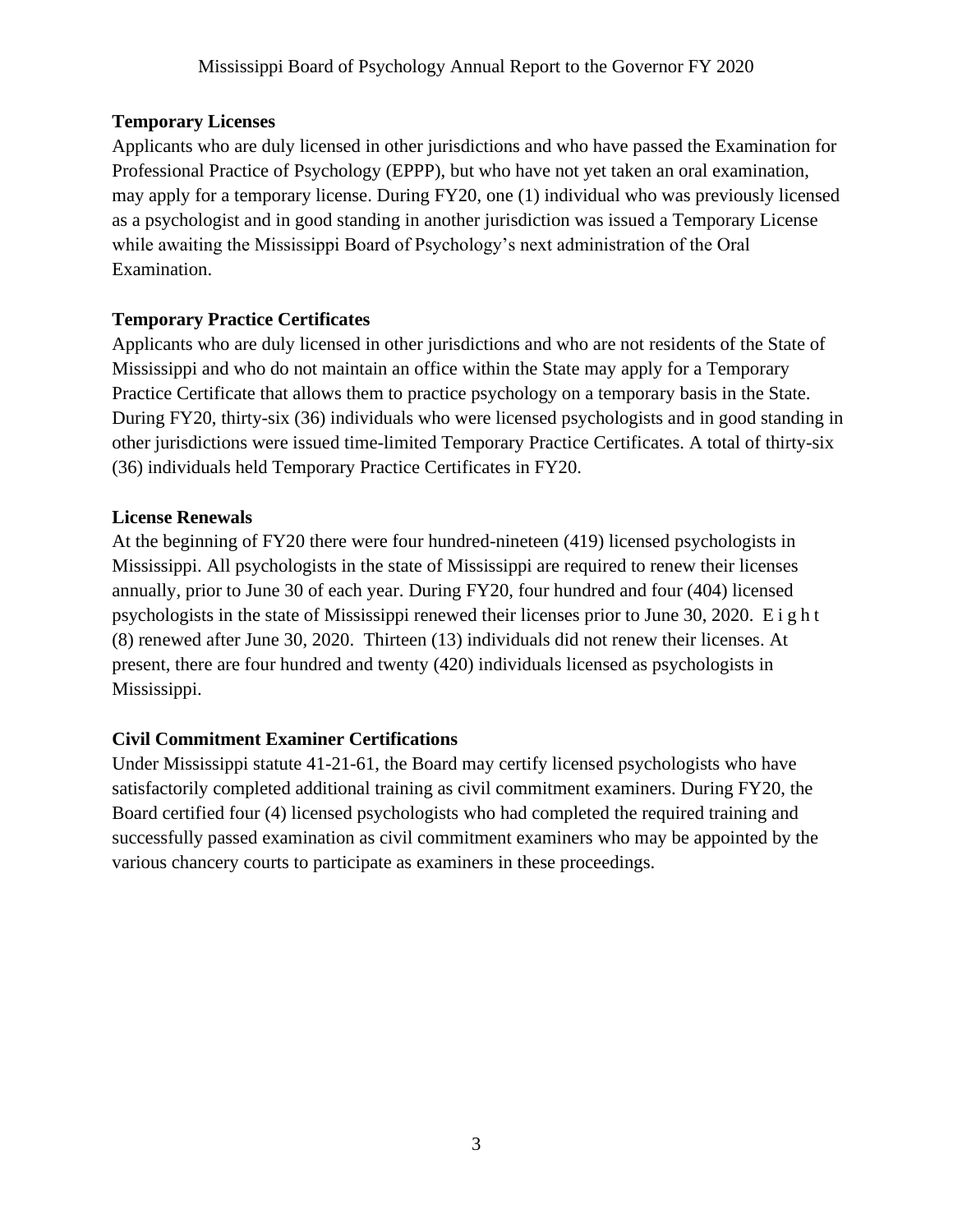### **Complaints and Investigations**

In protection of the public, the Board reviewed the following inquiries during FY20:

### *06022001*

Reason for complaint: Complaint concerns person not being happy with the psychologist's evaluation in a custody matter. This complaint was reviewed with Mr. Wiggins in the A.G.'s Office and he and the Executive Secretary found no ethical or legal violations.

Final disposition: Case was closed

#### *06032002*

Reason for complaint: Complaint concerns a psychologist's handling of a chancery court matter. The complaint is currently in process. Notification has been sent to the psychologist and we are awaiting the psychologist's response.

#### **Rules and Regulations**

During FY20 the Board continued to review and revise its Rules and Regulations in anticipation of possible changes to the Rules and Regulations being submitted to the Occupational Licensing Review Commission at a later date.

#### **License Management System**

The Board purchased a new license management system specifically designed for state regulatory boards and has worked with the developers to modify the system to meet our specific needs. This system has been operational since January 2017. The implementation of this new system has increased capabilities, decreased office costs, and decreased processing time for license renewals, and promoted efficiency and convenience to licensees and applicants. The new system improves compatibility with all other state systems. During the FY20 renewal period ending June 30, 2020, four hundred and ten (410) licensees used the online license management system to renew their license. This amounted to 99.5% of renewals during this period.

#### **Mississippi Autism Board**

The Mississippi Autism Board was created by the legislature in 2015. This Board was empowered under Miss. Code Ann. § 73-75-1, et seq., to license qualified applicants in the practice of behavior analysis and to promulgate such rules as are necessary to provide for the licensing of behavior analysts and assistant behavior analysts. The principal offices of the Mississippi Autism Board are located in the Office of the Mississippi Board of Psychology. During FY18 the legislature directed the transition of the Mississippi Autism Board to operate under the authority of the Mississippi Board of Psychology. During FY20 the Office of the Mississippi Board of Psychology provided administrative services to the Mississippi Autism Board. There are currently seventy-nine (79) Licensed Behavior Analysts and there were twelve (12) Licensed Behavior Analysts licensed in FY20. There are currently three (3)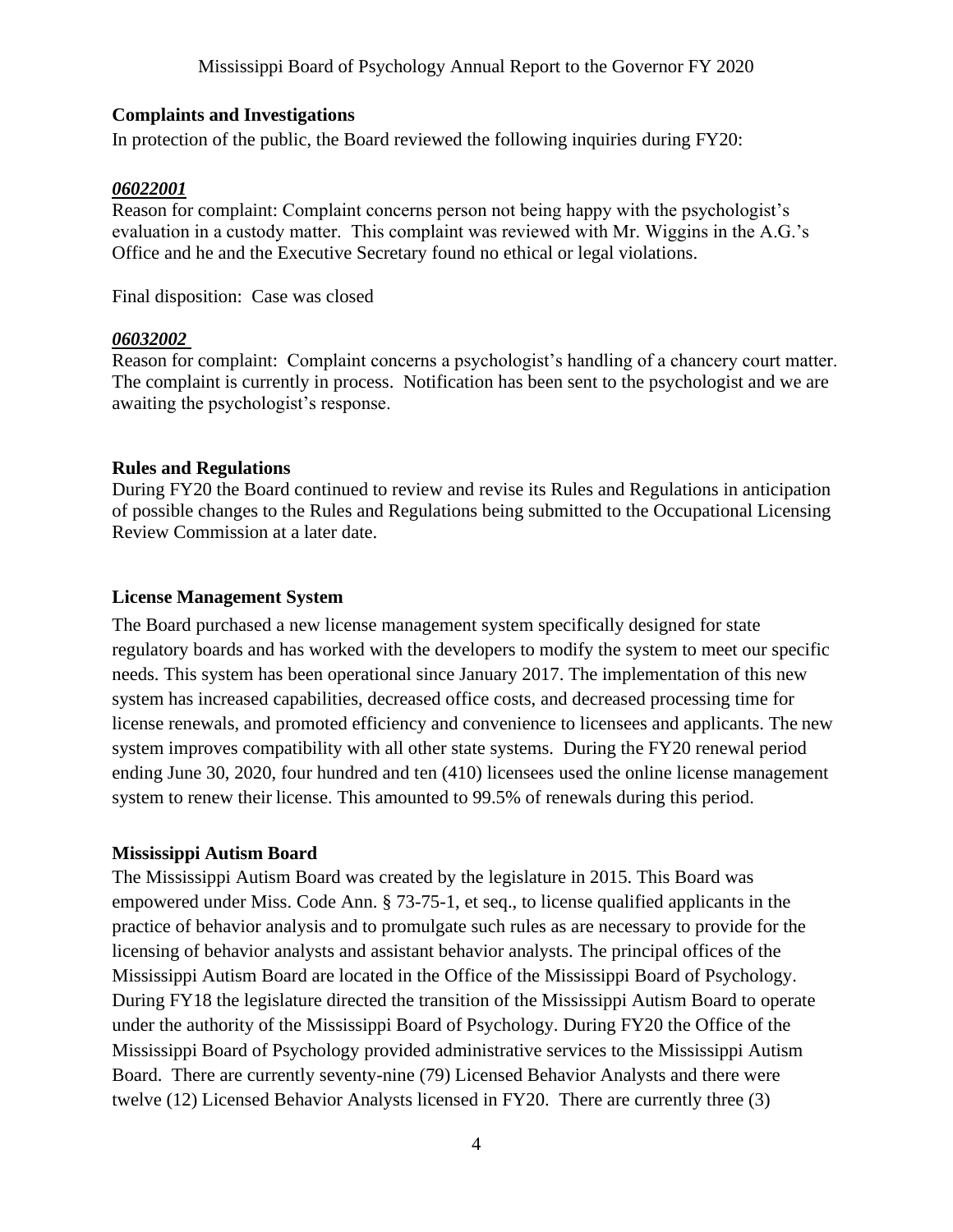Assistant Behavior Analysts and two (2) were licensed in FY20. There are currently nine (9) applications for licensure pending as of June 30, 2020. There are currently one-hundred and ninety-seven (197) Registered Behavior Technicians certified to work with Licensed Behavior Analysts.

# **Changes in Board Administration**

The Board has one (1) full-time independent contractor to provide management services. In October 2019 the Board contracted with an individual to work full-time as the Board Administrator. Additionally, Board members are performing administrative services that fall within the scope of their Board office. A Memorandum of Understanding was entered into by and between the Mississippi Department of Finance and Administration and the Mississippi Board of Psychology for the purpose of establishing the agreed upon conditions and procedures under which DFA will provide accounting and other services to the Board.

# **Overview of the Board's 5-Year Strategic Plan 2022–2026**

The Mississippi Board of Psychology's mission is to prevent the unauthorized, unqualified, and improper practice of psychology in Mississippi. This mission is possible through statues that empower the Board to establish licensing requirements, to set standards for professional behavior, and to review the professional conduct of licensed psychologists to promote competent practice and public welfare.

The Board of Psychology's first priority during the next five years is to stay abreast of national and state issues that affect the ethical practice of psychology. Board member's active participation on list-serves and conferences focused on psychological services will help accomplish this. Emerging issues about licensure and practice are systematically included on the Board's agenda for discussion and action where needed.

The Board of Psychology is charged with protecting the public by assuring candidates for licensure meet minimal standards to practice and that licensees uphold legal and ethical expectations. The Board will take appropriate action to mitigate harm to anyone who receives services from a Mississippi psychologist. Some of the upcoming discussions of the Board will include a consideration of:

- 1) Addition of the EPPP-2, a competence examination recently development by ASPPB,
- 2) Pros/cons of continuing to offer an oral examination once the EPPP-2 goes into effect,

3) Possibility of joining the Interjurisdictional Compact (PSYPACT) for delivery of telehealth services, as well as the need for additional regulation of provision of telehealth services.

4) Utilizing the data management system to promote completely electronic licensure renewals and to more efficiently review Continuing Education requirements and materials.

5) Establishing a data base for the Autism Board and providing efficient administration of the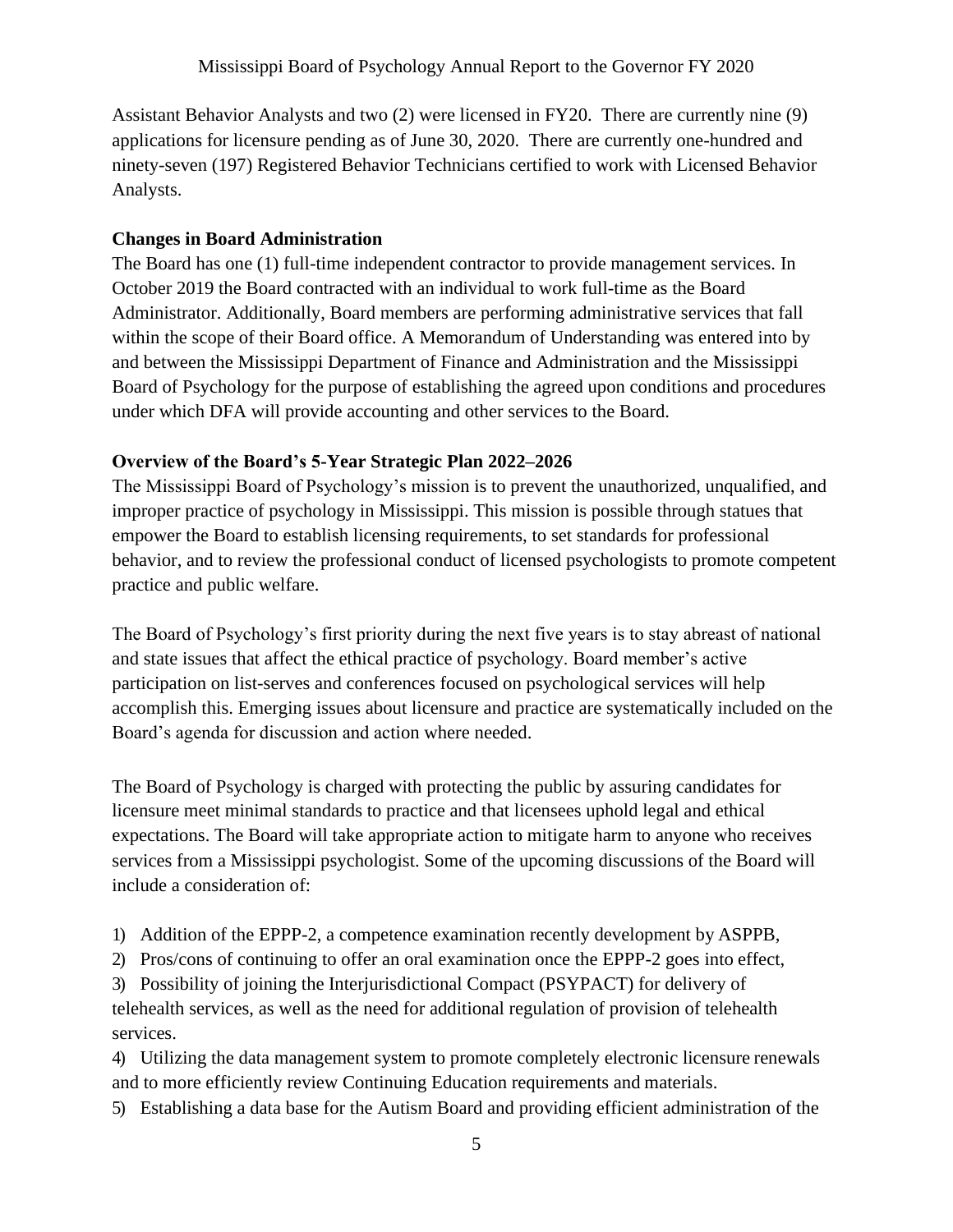### Autism Board.

6) Ongoing review of the Board's Rules and Regulations to ensure that these contain no unnecessary barriers to licensure for qualified applicants.

### **Financial Report**

#### **PSYCHOLOGY BOARD - FY2020 YEAR END FINANCIAL REPORTING**

| 1 Sychology Doaru - DA1043 |                  |                |                |                       |                 |               |  |
|----------------------------|------------------|----------------|----------------|-----------------------|-----------------|---------------|--|
| Major                      | <b>Major Obj</b> | <b>Current</b> | <b>Actuals</b> | <b>Current Budget</b> | <b>Purchase</b> | <b>Total</b>  |  |
|                            | Code             | <b>Budget</b>  | (Expenditures) | - Actuals             | <b>Orders</b>   | Available     |  |
| Obj Code                   | <b>Name</b>      | \$126,837.00   |                | (Expenditures)        |                 | <b>Budget</b> |  |
| A1                         | <b>Salaries</b>  | \$0.00         | \$0.00         | \$0.00                | \$0.00          | \$0.00        |  |
| A2                         | Travel           | \$15,000.00    | \$3,397.26     | \$11,602.74           | \$0.00          | \$11602.74    |  |
| B                          | Contractual      | \$100,337.00   | \$74,899.69    | \$25,437.31           | \$0.00          | \$25,437.31   |  |
| $\mathcal{C}$              | Commodities      | \$7,500.00     | \$2,750.79     | \$4,749.21            | \$0.00          | \$4,749.21    |  |
| D1                         | Capital Outlay   | \$0.00         | \$0.00         | \$0.00                | \$0.00          | \$0.00        |  |
| D2                         | Equipment        | \$4000.00      | \$0.00         | \$4,000.00            | \$0.00          | \$4,000.00    |  |
| D <sub>3</sub>             | Vehicles         | \$0.00         | \$0.00         | \$0.00                | \$0.00          | \$0.00        |  |
| D <sub>4</sub>             | Wireless         | \$0.00         | \$0.00         | \$0.00                | \$0.00          | \$0.00        |  |
| E                          | <b>Subsidies</b> | \$0.00         | \$0.00         | \$0.00                | \$0.00          | \$0.00        |  |
| <b>Grand Total</b>         |                  | \$126,837.00   | \$81,047.74    | \$45,789.26           | \$0.00          | \$45,789.26   |  |

#### **Psychology Board - BA1823**

**Travel 60300**

| 11 avu uujuu                     |                                              |                                 |                     |                            |                                  |                                   |
|----------------------------------|----------------------------------------------|---------------------------------|---------------------|----------------------------|----------------------------------|-----------------------------------|
| <b>Commitment</b><br><b>Item</b> | <b>Commitment Item</b>                       | <b>Current</b><br><b>Budget</b> | <b>Expenditures</b> | <b>Current Budget</b><br>٠ | <b>Purchase</b><br><b>Orders</b> | <b>Total</b><br>Available         |
| <b>Number</b>                    | <b>Name</b>                                  | \$15,000.00                     |                     | <b>Expenditures</b>        |                                  | <b>Budget</b><br><b>Authority</b> |
| 60400000                         | In State Travel                              | \$0.00                          | \$1,024.02          | \$0.00                     | \$0.00                           | \$0.00                            |
| 60402000                         | In State Non-Taxable<br>Lodging              | \$0.00                          | \$584.01            | \$0.00                     | \$0.00                           | \$0.00                            |
| 60500000                         | Out of State Travel                          | \$0.00                          | \$1,121.53          | \$0.00                     | \$0.00                           | \$0.00                            |
| 60505000                         | Out of State Travel<br><b>Public Carrier</b> | \$0.00                          | \$456.50            | \$0.00                     | \$0.00                           | \$0.00                            |
| 60606000                         | Other O/C Travel Cost                        | \$0.00                          | \$110.00            | \$0.00                     | \$0.00                           | \$0.00                            |
| 60701000                         | <b>Travel Soc Sec Match</b>                  | \$0.00                          | \$0.00              | \$0.00                     | \$0.00                           | \$0.00                            |
| 60702000                         | <b>Travel Medicare</b><br>Match              | \$0.00                          | \$0.00              | \$0.00                     | \$0.00                           | \$0.00                            |
| 60960000                         | Prior Year Expense-<br>Travel                | \$0.00                          | \$101.20            | \$0.00                     | \$0.00                           | \$0.00                            |
| <b>Total</b>                     |                                              | \$15,000.00                     | \$3,397.26          | \$11,602.74                | \$0.00                           | \$11,602.74                       |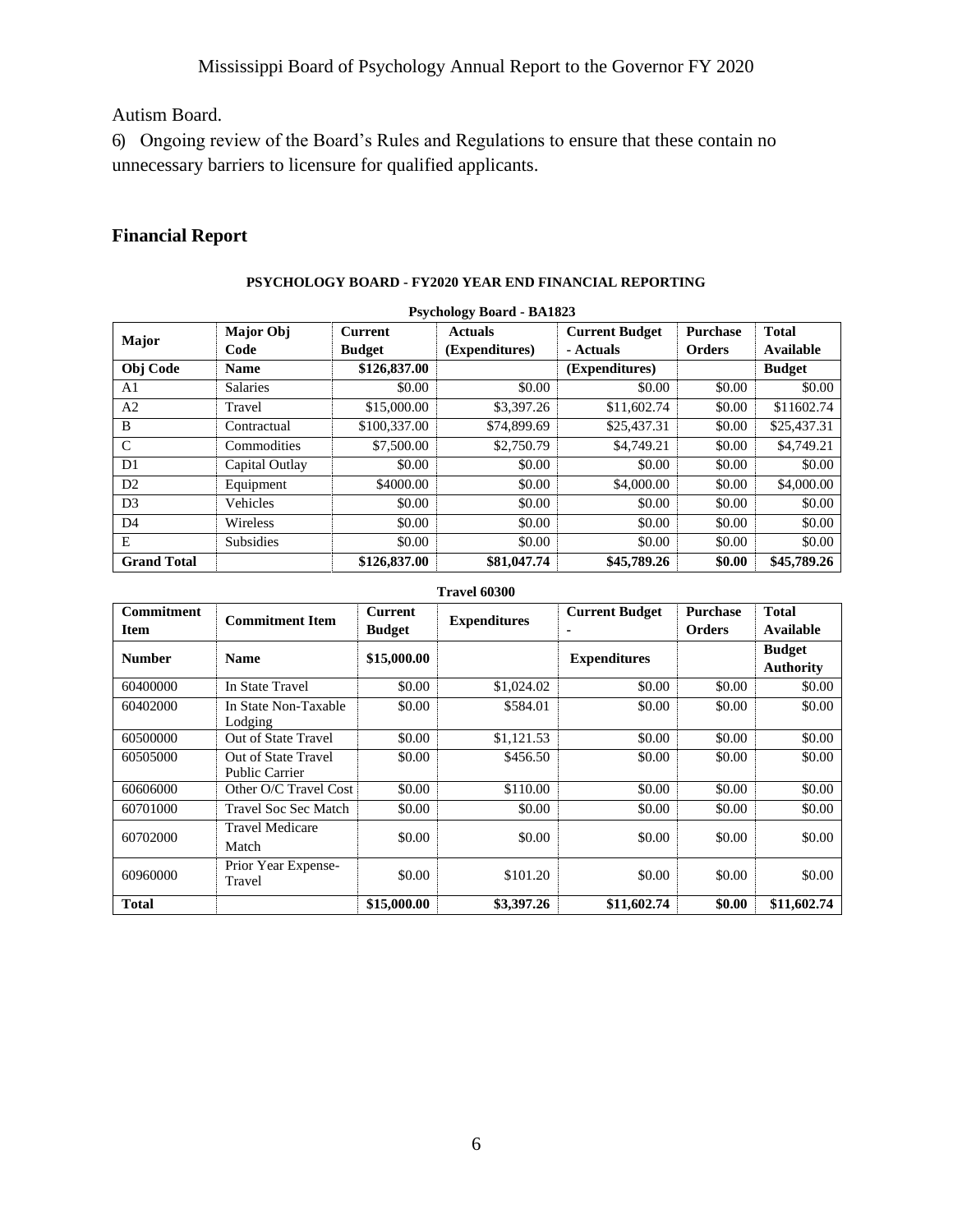# Mississippi Board of Psychology Annual Report to the Governor FY 2020

| <b>Commitment</b> | <b>Commitment Item</b>    | <b>Current</b> |                     | <b>Current Budget</b> | <b>Purchase</b> | <b>Total</b>     |
|-------------------|---------------------------|----------------|---------------------|-----------------------|-----------------|------------------|
| <b>Item</b>       |                           | <b>Budget</b>  | <b>Expenditures</b> |                       | <b>Orders</b>   | Available        |
| <b>Number</b>     | <b>Name</b>               | \$100,337.00   | <b>Expenditures</b> |                       | <b>Budget</b>   |                  |
|                   |                           |                |                     |                       |                 | <b>Authority</b> |
| 61070000          | Travel Related Reg.       | \$0.00         | \$1,175.00          | \$0.00                | \$0.00          | \$0.00           |
| 61100000          | <b>Transport of Goods</b> | \$0.00         | \$240.00            | \$0.00                | \$0.00          | \$0.00           |
| 61600000          | <b>Interagency Fees</b>   | \$0.00         | \$2,522.52          | \$0.00                | \$0.00          | \$0.00           |
| 61610000          | Contract Wkr-Payroll      | \$0.00         | \$53,751.23         | \$0.00                | \$0.00          | \$0.00           |
| 61625000          | Contract Wkr-Match        | \$0.00         | \$5,693.19          | \$0.00                | \$0.00          | \$0.00           |
| 61665000          | Invest Mgr. & Actuary     | \$0.00         | \$100.00            | \$0.00                | \$0.00          | \$0.00           |
| 61710000          | Membership Dues           | \$0.00         | \$1,604.00          | \$0.00                | \$0.00          | \$0.00           |
| 61818000          | Cell Time - Out<br>Vend   | \$0.00         | \$571.65            | \$0.00                | \$0.00          | \$0.00           |
| 61839000          | Software - Out Vend       | \$0.00         | \$8,364.90          | \$0.00                | \$0.00          | \$0.00           |
| 61900000          | P-Card Contractual        | \$0.00         | \$877.20            | \$0.00                | \$0.00          | \$0.00           |
| <b>Total</b>      |                           | \$100,337.00   | \$74,899.69         | \$25,437.31           | \$0.00          | \$25,437.31      |

### **Contractual Services 61000**

| <b>Commodities 62000</b>         |                                      |                                 |                     |                       |                                  |                                   |
|----------------------------------|--------------------------------------|---------------------------------|---------------------|-----------------------|----------------------------------|-----------------------------------|
| <b>Commitment</b><br><b>Item</b> | <b>Commitment Item</b>               | <b>Current</b><br><b>Budget</b> | <b>Expenditures</b> | <b>Current Budget</b> | <b>Purchase</b><br><b>Orders</b> | <b>Total</b><br>Available         |
| <b>Number</b>                    | <b>Name</b>                          | \$7,500.00                      |                     | <b>Expenditures</b>   |                                  | <b>Budget</b><br><b>Authority</b> |
| 62040000                         | <b>Food for Business</b><br>Meetings | \$0.00                          | \$738.20            | \$0.00                | \$0.00                           | \$0.00                            |
| 62078000                         | Other Misc. Supplies                 | \$0.00                          | \$7.01              | \$0.00                | \$0.00                           | \$0.00                            |
| 62085000                         | Office Supplies &<br>Materials       | \$0.00                          | \$366.47            | \$0.00                | \$0.00                           | \$0.00                            |
| 62115000                         | Parts-Office/IT/Other                | \$0.00                          | \$19.99             | \$0.00                | \$0.00                           | \$0.00                            |
| 62400000                         | Furniture & Equipment                | \$0.00                          | \$81.59             | \$0.00                | \$0.00                           | \$0.00                            |
| 62415000                         | Computer & Computer<br>Equipment     | \$0.00                          | \$117.68            | \$0.00                | \$0.00                           | \$0.00                            |
| 62900000                         | P-Card Commodities                   | \$0.00                          | \$1,419.85          | \$0.00                | \$0.00                           | \$0.00                            |
| <b>Total</b>                     |                                      | \$7,500.00                      | \$2,750.79          | \$4,749.21            | \$0.00                           | \$4,749.21                        |

| <b>Commitment</b> | <b>Commitment Item</b>             | <b>Current</b><br><b>Budget</b> | <b>Equipment 63200</b><br><b>Expenditures</b> | <b>Current Budget</b> | <b>Purchase</b> | <b>Total</b>                      |
|-------------------|------------------------------------|---------------------------------|-----------------------------------------------|-----------------------|-----------------|-----------------------------------|
| <b>Item</b>       |                                    |                                 |                                               |                       | <b>Orders</b>   | Available                         |
| <b>Number</b>     | <b>Name</b>                        | \$4,000.00                      |                                               | <b>Expenditures</b>   |                 | <b>Budget</b><br><b>Authority</b> |
| 63200000          | Equipment-<br>Copier/Printer (New) | \$0.00                          | \$0.00                                        | \$0.00                | \$0.00          | \$0.00                            |
| 63200000          | Equipment                          | \$0.00                          | \$0.00                                        | \$0.00                | \$0.00          | \$0.00                            |
| 63200000          | Equipment                          | \$0.00                          | \$0.00                                        | \$0.00                | \$0.00          | \$0.00                            |
| 63200000          | Equipment                          | \$0.00                          | \$0.00                                        | \$0.00                | \$0.00          | \$0.00                            |
| <b>Total</b>      |                                    | \$4,000.00                      | \$0.00                                        | \$4,000.00            | \$0.00          | \$4,000.00                        |